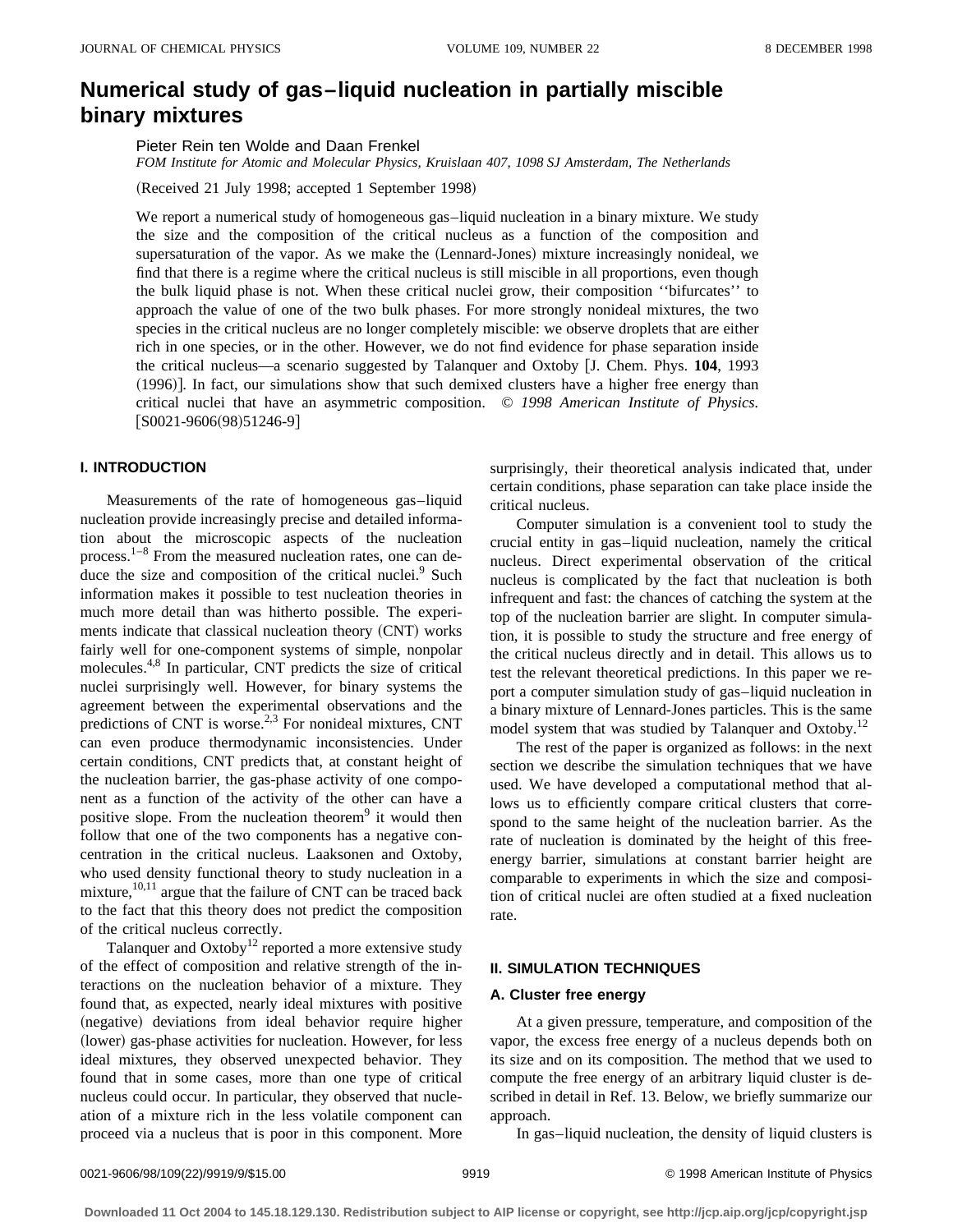usually so low that the interactions between them can be neglected. Then, the average number  $N_n$  of liquid clusters of size *n* is given by  $13$ 

$$
\langle N_n \rangle = \exp[-\beta (F_n - n\mu)] = \exp[-\beta \Delta F], \tag{1}
$$

where  $F_n$  is the free energy of a cluster of size *n*,  $\mu$  is the chemical potential of particles in the vapor, and  $\beta = 1/k_B T$  is the reciprocal temperature with  $k_B$  Boltzmann's constant and *T* the absolute temperature. In order to arrive at the above expression, we only ignore the interaction between clusters, not the interaction of the cluster with the surrounding vapor. Clearly, in order to compute the properties of a cluster, we need to be able to identify a cluster unambiguously. In the present study we have used the same cluster criterion that was used in Ref. 13. This criterion distinguishes between liquidlike and vaporlike particles, on the basis of the local density around a particle. Neighboring liquidlike particles that are within a certain cut-off distance are said to be connected. A liquid cluster consists of all liquidlike particles that are connected. We stress that our cluster criterion is only sensitive to the size of the cluster and not to its composition. We therefore do not impose a particular cluster composition.

The number of clusters, denoted by  $N_n$ , is an extensive quantity, i.e., it is proportional to the size of the system. It is useful to relate the number of clusters to the total number of particles in the system, denoted by *N*, via a probability  $P_n$ that is intensive,

$$
P_n \equiv \frac{N_n}{N}.\tag{2}
$$

This, in turn, defines an intensive isobaric-semi-grand (see below) free-energy of the cluster,

$$
\Delta Y \equiv -k_B T \ln[P_n]. \tag{3}
$$

The average number of clusters is then given by

$$
\langle N_n \rangle = N \exp[-\beta \Delta Y]. \tag{4}
$$

The probability distribution function  $P_n$  is an equilibrium quantity and can be computed both by molecular dynamics (MD) and by Monte Carlo (MC). However, the brute force approach, in which we would simulate the metastable vapor, and simply count the number of liquid clusters, will not work. At the moderate degree of supersaturation that is characteristic for most experimental studies of gas–liquid nucleation, the height of the barrier is typically of the order of  $75k_BT$ . This implies that, even if the number of particles in the system is equal to Avogadro's number, the probability of finding a critical nucleus at any given instant is of the order of one in a billion. In most simulations, the number of particles is some 20 orders of magnitude less, and so is the probability of finding a critical nucleus in a simulation. Hence, standard MD or MC simulations are ill-suited to study the formation of critical nuclei. In order to obtain good statistics near the top of the nucleation barrier, we have employed the umbrella sampling technique.<sup>14</sup> The basic idea behind this approach is that we can influence the frequency with which a particular range of cluster sizes is sampled during a simulation by adding a fictitious biasing potential to the Hamiltonian of the model system. Subsequently, we correct for the bias that we have introduced in the sampling.<sup>14</sup>

#### **B. Contour of constant barrier height**

Using the umbrella sampling technique, we can stabilize not only critical but also precritical (and postcritical) nuclei. In this way we can obtain information about the structure and free energy of these nuclei. In the present study we focus our attention mainly on the critical clusters, i.e., nuclei at the top of the free-energy barrier. At constant temperature, the height of the free-energy barrier depends both on the composition and the pressure of the vapor phase. However, as the nucleation rate is a very steep function of the barrier height, most experimental studies focus effectively on a narrow ''window'' of barrier heights. For this reason, we also look in our numerical simulation at the composition dependence of critical nuclei at constant barrier height. To achieve this, we adjust the pressure for every composition such that the barrier height is kept fixed at a given reference value. In principle, we could compute the full free-energy barrier to nucleation by the umbrella sampling technique for a series of pressures, in order to find the desired pressure for a given composition. However, even for only one composition and one pressure, computing the full free-energy curve is already quite time consuming. We therefore follow a different approach, which is close in spirit to the Gibbs–Duhem integration method to trace phase-coexistence curves.<sup>15</sup>

We first compute the nucleation barrier for one pure component at a given pressure, using umbrella sampling. We then increase the activity fraction of the other component. In order to keep the height of the nucleation barrier constant, we have to adjust the pressure. Information about the required change in pressure can be obtained by simulating the system not only at the top of the barrier, but also in the metastable vapor phase. For both states we can determine how the free energy varies with the activity fraction and pressure. By setting the variation in free energy for both states equal, thus keeping the height of the barrier constant, we get a Clapeyron-type of equation which yields a relation between the change in pressure with the change in activity fraction.

Let us make this approach more explicit. It will be convenient to work in the (isobaric) semigrand ensemble. The isobaric semigrand free energy *Y* is the Legendre transform of the Gibbs free energy *G*, which, for a binary system, is a function of the total number of particles *N*, the number of particles of species 2,  $N_2$ , the pressure  $P$ , the temperature  $T$ , and the order parameter *n*. The first differential of the Gibbs free energy is

$$
dG(N, N_2, P, T, n) = \mu_1(n)dN + (\mu_2(n) - \mu_1(n))dN_2 + V(n)dP - S(n)dT + \frac{\partial G}{\partial n}\Big|_{N, N_2, P, T} dn,
$$
\n(5)

where  $\mu_i$  is the chemical potential of species *i*, *V* is the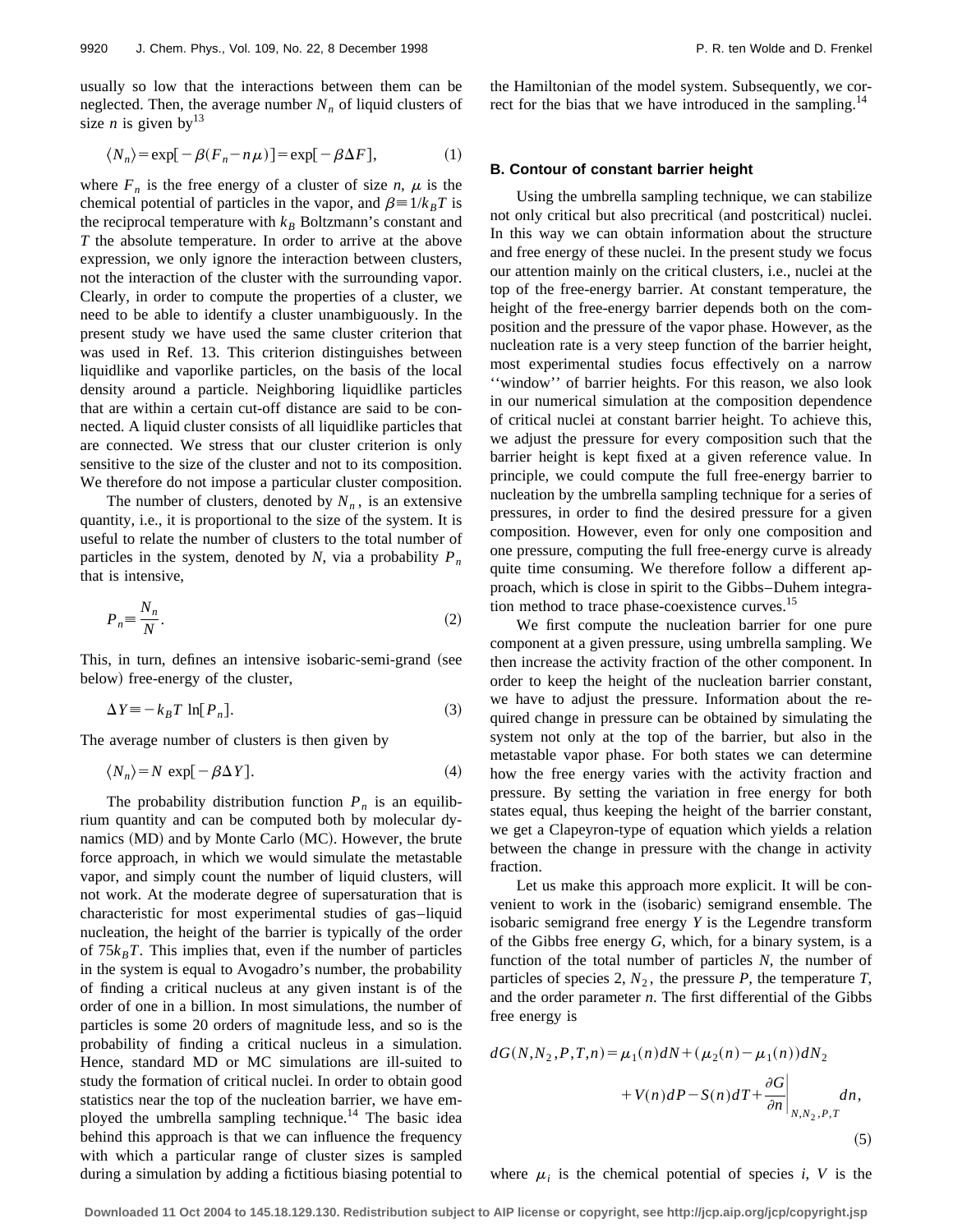volume, and *S* is the entropy of the system. Now the semigrand ensemble is obtained by a Legendre transformation between the variables  $N_2$  and  $(\mu_2 - \mu_1)$ ,

$$
Y(N, \mu_2 - \mu_1, P, T, n) = G(N, N_2, P, T, n) - N_2(n) (\mu_2 - \mu_1),
$$
\n(6)

or, in differential form,

$$
dY(N, \mu_2 - \mu_1, P, T, n) = \mu_1(n)dN - N_2(n)d(\mu_2 - \mu_1)
$$
  
+  $V(n)dP - S(n)dT$   
+  $\left(\frac{\partial Y}{\partial n}\right)_{N, P, T, \mu_2 - \mu_1} dn.$  (7)

At constant temperature and number of particles, Eq.  $(7)$  reduces to

$$
dY(N, P, T, \mu_2 - \mu_1, n)
$$
  
=  $V(n)dP - N_2(n)d\Delta \mu + \left(\frac{\partial Y}{\partial n}\right)_{N, P, T, \Delta \mu} dn,$  (8)

where  $\Delta \mu = \mu_2 - \mu_1$ . In order to keep the height of the barrier constant, the variation in the free energy at the top of the barrier, whose position is denoted by  $n^*$ , should be equal to the variation in the free energy in the metastable vapor phase, with  $n=0$ . In general, when the activity fraction and the pressure are changed, the top of the barrier can change. However, at the top of the barrier, the partial derivative of the free energy with respect to cluster size,  $\partial Y(n)/\partial n$ , is zero, so that the last term in Eqs.  $(7)$  and  $(8)$  drops out. In the metastable vapor *n* is zero and remains zero. Hence, the last term is zero, also for the vapor phase. Equation  $(8)$  then reduces to

$$
dY(n^*) = dY(0); \tag{9}
$$

$$
V(n^*)dP - N_2(n^*)d\Delta \mu = V(0)dP - N_2(0)d\Delta \mu, \quad (10)
$$

from which we obtain

$$
\left(\frac{dP}{d\Delta\mu}\right)^* = \frac{N_2(n^*) - N_2(0)}{V(n^*) - V(0)},\tag{11}
$$

where the asterisk denotes differentiation at constant barrier height. The chemical potential difference  $\Delta \mu$  can be written in terms of the activities of species 1 and 2,

$$
\Delta \mu = k_B T \log \left( \frac{a_2}{a_1} \right),\tag{12}
$$

where  $a_i = \exp[\beta \mu_i]$  denotes the activity of species *i*. We can rewrite the above expression as

$$
\Delta \mu = k_B T \log \left( \frac{x_{a_2}}{1 - x_{a_2}} \right),\tag{13}
$$

where  $x_{a2}$  is the activity fraction of species 2, defined as

$$
x_{a_2} \equiv \frac{a_2}{a_1 + a_2}.\tag{14}
$$

We thus obtain the following expression for the variation of the pressure with activity fraction

$$
\left(\frac{dP}{dx_{a_2}}\right)^* = \frac{k_B T}{x_{a_2} (1 - x_{a_2})} \frac{N_2(n^*) - N_2(0)}{V(n^*) - V(0)}.
$$
\n(15)

To compute a contour of constant barrier height on the freeenergy barrier surface, we have to integrate the above expression in the  $P$ , $x_a$ , plane by computing  $N_2$  and  $V$ , both at the top of the barrier and in the metastable vapor. We have integrated Eq.  $(15)$  by a fourth-order predictor-corrector scheme. We start with  $x_{a_2} = 0$ , which corresponds to the limit that only one species is present. At  $x_{a_2} = 0$ , the value of  $(dP/dx_{a_2})$  is undefined [see Eq. (15)] because both the numerator  $[N_2(n^*) - N_2(0)]$  and the denominator  $[x_{a_2}(1)]$  $-x_{a_2}$ ) vanish for  $x_{a_2} = 0$ . However,  $(dP/dx_{a_2})$  itself is finite. To bootstrap the integration procedure we have adopted the scheme of Bolhuis and Frenkel.<sup>16</sup> Instead of calculating successive points step by step, we ''guess'' the first points on the  $P, x_a$  contour. For every point we perform a simulation (or actually two, one in the vapor and one at the top of the barrier) to compute the derivative of *P* with respect to  $x_{a_2}$ according to Eq.  $(15)$ . Subsequently we fit the derivatives to a polynomial in  $x_{a_2}$ . The polynomial is integrated to give new pressures which are then used in the next iteration. We repeat this procedure until convergence of the pressure is reached. After we have generated the first few points on the contour in this way, we use these points to start the fourthorder predictor-corrector scheme to obtain the rest of the contour.

To compute the derivative in Eq.  $(15)$  we need to know the position of the top of the barrier with a high accuracy, as  $N_2(n)$  and  $V(n)$  strongly depend on *n*. For every pressure and activity, we therefore perform not one, but three simulations near the top of the barrier: one at the estimated top, and one on either side. The histogram of cluster sizes near the top of the barrier is fitted to a polynomial to obtain the variation of the free energy with cluster size [via Eq.  $(3)$ ]. This allows us to locate the position of the top of the barrier. Next, to get the volume,  $V(n^*)$  and the number of particles of species 2,  $N_2(n^*)$ , at the top of the barrier, we fit the histograms of  $V(n)$  and  $N_2(n)$  to polynomials and insert the value of the critical droplet size into these polynomial expressions.

#### **III. THE SYSTEM**

We studied a simple model for a binary mixture, namely one in which the particles interact via the Lennard-Jones pair potential

$$
v_{ij}(r) = 4 \epsilon_{ij} \left[ \left( \frac{\sigma_{ij}}{r} \right)^{12} - \left( \frac{\sigma_{ij}}{r} \right)^{6} \right],
$$
 (16)

where *r* is the interparticle distance,  $\epsilon_{ij}$  is the Lennard-Jones well depth corresponding to the interaction between species *i* and  $j$ , and  $\sigma_{ij}$  is the corresponding Lennard-Jones diameter. Following Talanquer and Oxtoby<sup>12</sup> we take  $\sigma_{11} = \sigma_{22} = \sigma_{12}$  $=\sigma$ .

The structure and composition of our nuclei are then determined by the values of the ''volatility parameter''

**Downloaded 11 Oct 2004 to 145.18.129.130. Redistribution subject to AIP license or copyright, see http://jcp.aip.org/jcp/copyright.jsp**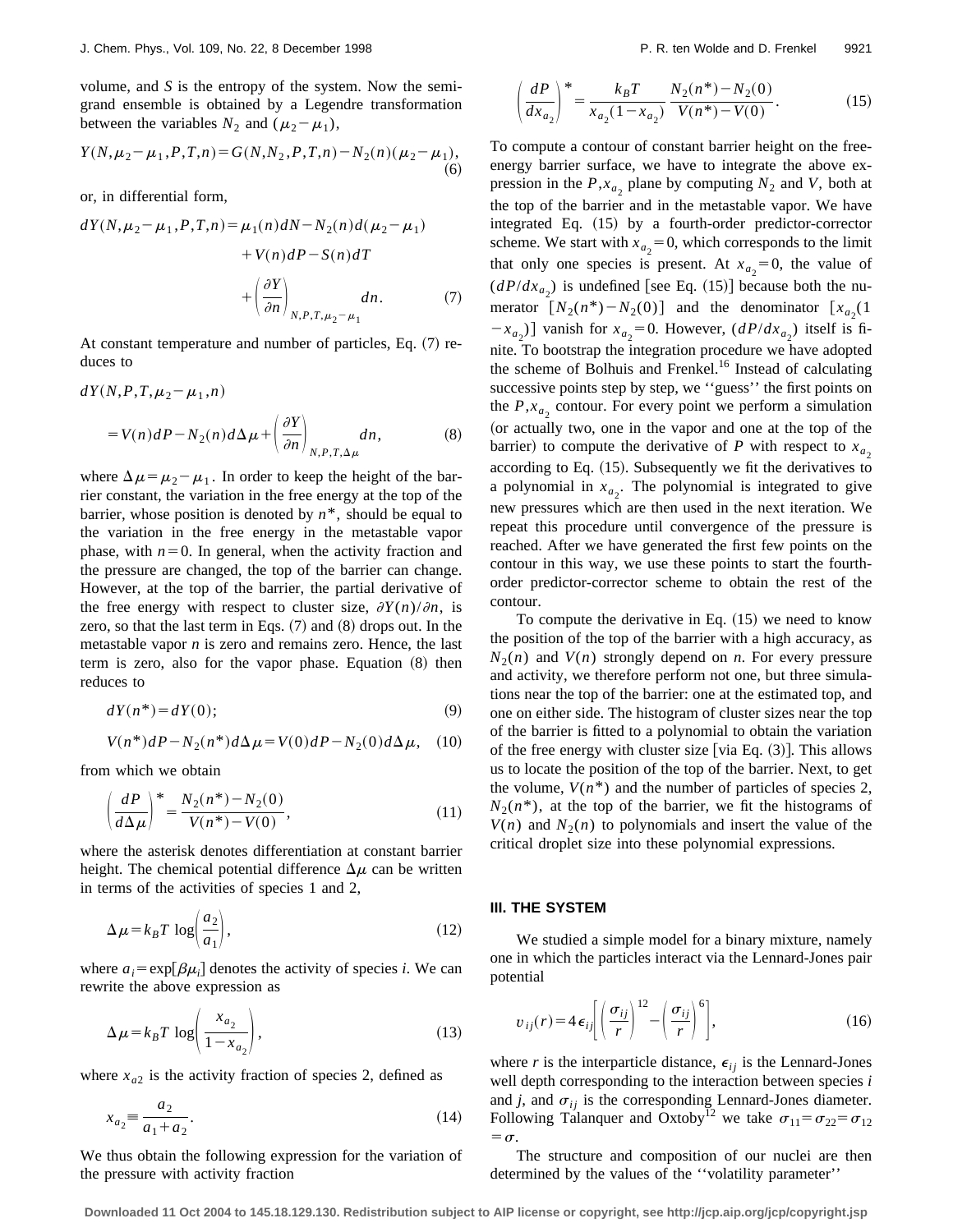$$
\epsilon_{22}^* = \frac{\epsilon_{22}}{\epsilon_{11}}\tag{17}
$$

and the ''mixing parameter''

$$
\Lambda^* = \frac{\Lambda}{\epsilon_{11}} = \frac{\epsilon_{11} + \epsilon_{22} - 2\epsilon_{12}}{\epsilon_{11}}.
$$
\n(18)

The volatility parameter  $\epsilon_{22}^*$  measures the relative volatility of the two components, and the mixing parameter  $\Lambda^*$  determines the energy of mixing particles of different species. Note that  $\Lambda^*$  does not measure the deviation from the Lorentz–Berthelot mixing rule ( $\epsilon_{12} = \sqrt{\epsilon_{11} \epsilon_{22}}$ ). In fact, when  $\epsilon_{12} = \sqrt{\epsilon_{11} \epsilon_{22}}$ ,  $\Lambda^* > 0$ , unless  $\epsilon_{11} = \epsilon_{22}$ .

In most nucleation experiments $3-5$  the volume is fixed. This means that the nucleation of a liquid droplet leads to a decrease in vapor pressure, and in general, also to a change in the composition of the vapor phase. However, as already indicated, the concentration of critical nuclei is usually so small that the change in pressure and composition is negligible. That is, when a critical nucleus is formed, the activities of the species in the vapor phase are unaltered. In principle, we could simulate the experimental situation by performing a *NVT* simulation. However, a large excess number of particles would then be required in order to keep the vapor phase activities constant. It is therefore much more natural to work in the isobaric-semi-grand  $(NPT\Delta\mu)$  ensemble or in the grand-canonical  $(\mu VT)$  ensemble. In both ensembles a liquid droplet can be formed at constant chemical potentials of the vapor species without actually having to simulate an excessive number of vapor particles. In the grand-canonical ensemble this is accomplished by the insertion and removal of particles. However, at high densities the insertion probability can be too low to obtain reasonable statistics. It is then more convenient to work in the isobaric-semi-grand ensemble. In this ensemble, the volume of the system is adjusted such that the pressure in the vapor surrounding the liquid drop is maintained at a constant value, irrespective of the size of the liquid cluster.<sup>13</sup> In addition, in a semigrand Monte Carlo simulation, the composition in the vapor is kept constant, by allowing for Monte Carlo moves that swap the identity of particles (see, e.g., Ref. 17). Hence, this approach effectively mimics the experimental situation in which the gas-phase activities are constant, but it avoids the insertion and removal of particles that is required in the grandcanonical ensemble. More details about the Monte Carlo scheme that is used to study (pre) critical nuclei can be found in Ref. 13.

The number of particles in all simulations was  $N=864$ . As the size of the largest critical cluster in our simulations was fewer than 600 particles and the density of the surrounding vapor is very low, the system size was always sufficiently large that system-size artifacts can be excluded. We have truncated the potential at  $r_c = 2.5\sigma$  and shifted the potential such that it is zero at the cutoff. No long-range corrections were made. We applied cubic periodic boundary conditions. In what follows, we use reduced units, such that  $\epsilon_{11}$  is the unit of energy and  $\sigma$  is the unit of length.

## **IV. RESULTS AND DISCUSSION**

In order to facilitate comparison of our findings with recent experiments<sup>2–5</sup> and theories<sup>12</sup> on nucleation in binary systems, we will use, as much as possible, the same notation as employed in these publications. In these studies the ''onset activities''  $a_{i0}$ = exp[ $\beta \mu_{i0}$ ] are defined as those activities for which the nucleation rate (in experiments) or the height of the barrier (in theory) is kept at a fixed reference value. As we do not determine the nucleation rate itself, but the height of the nucleation barrier, we follow Talanquer and Oxtoby<sup>12</sup> and define the onset activities as those activities for which the height of the barrier is constant. This seems reasonable, as the rate of nucleation depends strongly on the barrier height, and only weakly on the kinetic prefactor. We can therefore expect that the onset activities follow the same behavior as the experimentally determined onset activities that correspond to a fixed nucleation rate.

The composition of the clusters is usually expressed in terms of the normalized activity fraction of one of the components. The normalized activity fraction of component 2 is defined as

$$
x_{a_{2n}} \equiv \frac{a_{2n}}{a_{1n} + a_{2n}},\tag{19}
$$

where the normalized onset vapor activities  $a_{1n}$  are given by

$$
a_{in} \equiv a_{i0}/a_{i0}^0 \tag{20}
$$

and  $a_{i0}^0$  represents the onset activity for the pure vapor of component *i*.

We performed two sets of simulations. The first set corresponds to asymmetric mixtures, for which  $\epsilon_{22}^* = 1.1$ . The second corresponds to symmetric mixtures with  $\epsilon_{22}^* = 1.0$ . The starting point for all simulations was the one-component system with  $x_{a_2} = 0.0$ , i.e., a system consisting of pure species 1. In Ref. 13 we computed the height of the nucleation barrier in this system for  $T=0.741$  [which is 32% below the critical temperature  $T_c = 1.085$  (Ref. 18)] and  $P = 0.01202$ , which corresponds to a supersaturation  $S=1.53$ . At this degree of undercooling, the height of the nucleation barrier is  $56.7k_BT$  (Ref. 13). In the present simulations, we keep the temperature constant, but vary the activity fraction and pressure according to Eq.  $(15)$ . In this way, we ensure that the height of the barrier remains constant. Hence, all results that we present below refer to a reference barrier height  $\Delta Y_0^*$  $=$  56.7 $k_BT$ .

# **A. Asymmetric mixtures**

We first discuss the behavior of the asymmetric mixtures, as they provide a good test for the integration scheme discussed in Sec. II B. The volatility parameter is  $\epsilon_{22}^* = 1.1$ . The fact that  $\epsilon_{22}^* > 1$  means that component 1 is the more volatile component. We studied asymmetric mixtures with this value of the volatility parameter for three different values of the mixing parameter  $\Lambda^*$ :  $\Lambda^*=0.1$ , 0.3, and 0.5. As the volatility parameter is held constant, the two onecomponent limits, with  $x_{a_{2n}} = 0.0$  and  $x_{a_{2n}} = 1.0$ , are the same for all three values of  $\Lambda^*$ . This can be used as a test for the accuracy of the integration scheme discussed in Sec. II B: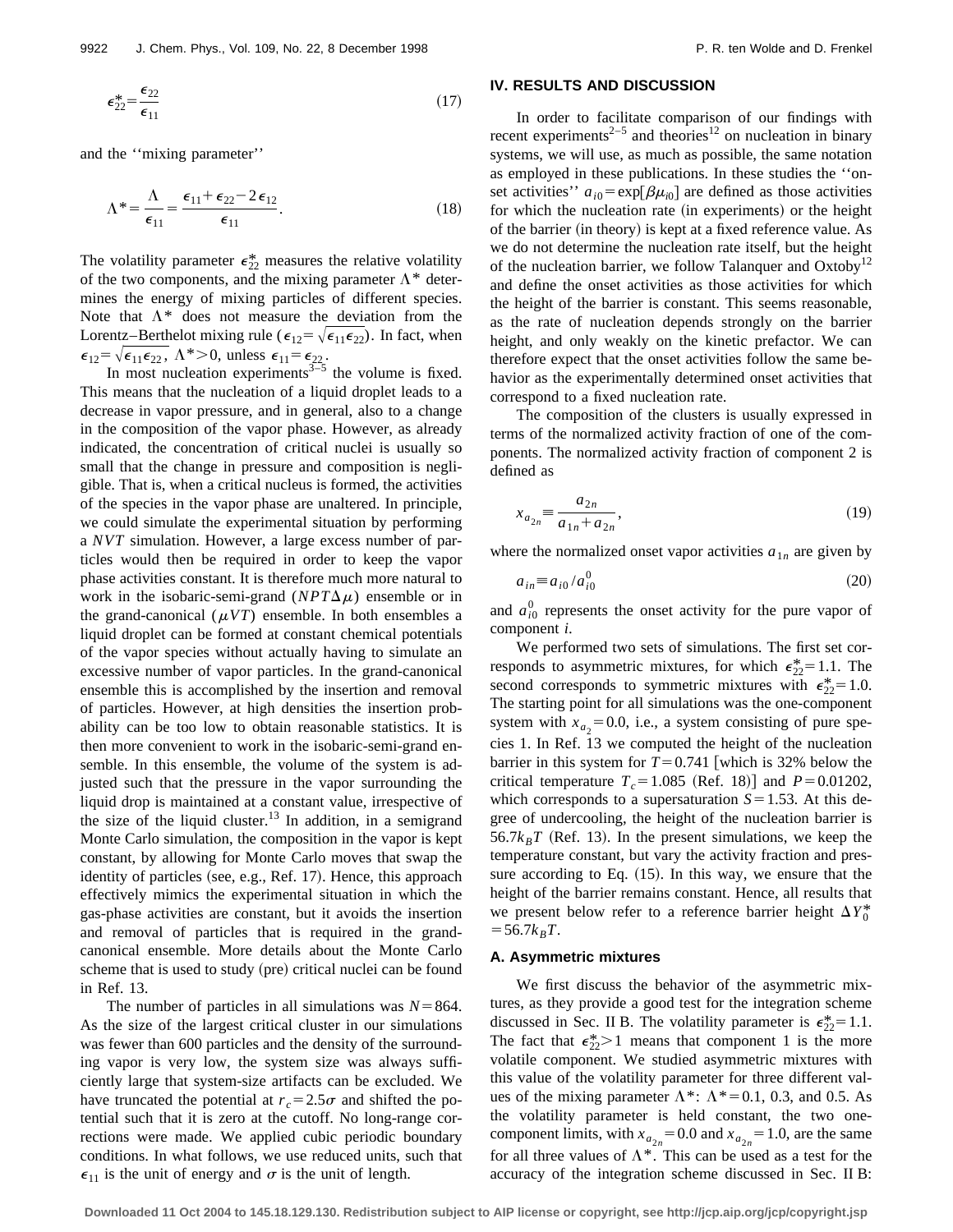

FIG. 1. The reduced pressure  $P$  as a function of the normalized activity fraction  $x_{a_{2n}}$  for an asymmetric mixture with  $\epsilon_{22}^* = 1.1$  for three different values of the mixing parameter  $\Lambda^*$ . All curves correspond to a reference work of formation of  $\Delta Y_0^* = 56.7 k_B T$ . In this figure and all subsequent figures, we use  $\sigma_{11} = \sigma_{22} = \sigma_{12}$  as our unit of length and  $\epsilon_{11}$  as our unit of energy. In all cases,  $k_B T/\epsilon_{11} = 0.741$ .

Although we do not know beforehand what value of the pressure is required to get the reference barrier height  $Y_0$  $=$  56.7 $k_B T$  in the limit  $x_{a_{2n}}$  = 1.0, we do know that this pressure cannot depend on  $\Lambda^*$ . Figure 1 shows the pressure as a function of the activity fraction for the three different mixtures. It is seen that at intermediate values of the activity fraction, the pressures are different for the different types of mixtures. However, in the one-component limits the pressures are the same  $[P(x_{a_{2n}}=1.0)=0.00730\pm0.00007]$ . This means that the integration scheme is not only an efficient, but also an accurate method to compute contours of constant free energy on the free-energy barrier surface.

Figure 1 shows that, as the activity fraction is increased from zero, the pressure initially increases. In other words, mixing inhibits the nucleation process, and the higher the value of the mixing parameter, the larger the increase in pressure. At some point, however, the pressures goes down again as the nuclei become enriched in the less volatile component. This is illustrated in Fig. 2, where we show the ex-



FIG. 2. Size and composition of the critical nuclei as a function of the normalized activity fraction  $x_{a_{2n}}$  in a binary system with  $\epsilon^* = 1.1$  and  $\Lambda^*$ = 0.3, corresponding to a nucleation barrier of height  $\Delta Y_0^* = 56.7 k_B T$ .  $\Delta n_1$ and  $\Delta n_2$  are the excess numbers of particles of species 1 and 2, respectively.

cess number of particles of species 1 and 2 as a function of the activity fraction for  $\Lambda^*=0.3$ . The excess number of particles of species *i* is defined as

$$
\Delta n_i = 4\pi \int_0^\infty (\rho_i(r) - \rho_{v,i}) r^2 dr,\tag{21}
$$

where  $\rho(r)$  is the density of species *i* in a spherical shell of radius *r* around the center of mass of the cluster and  $\rho_{v,i}$  is the density of species *i* in the vapor. The excess number of particles in a critical nucleus is a quantity that can be deduced from experiments using the nucleation theorem.<sup>9</sup>

In the limit  $x_{a_{2n}} = 0.0$ , the critical nucleus contains some 325 particles. When the activity fraction is increased, the concentration of species 2 increases. But as mixing of the two species is unfavorable, the relative concentration of species 2 in the cluster is initially less than in the vapor phase. Moreover, the total number of particles in the critical nucleus increases with  $x_{a_{2n}}$ . However, at an activity fraction of  $x_{a_{2n}}$  $=0.4$ , component 2 begins to dominate the nucleation process and the fraction of this species in the critical nucleus rapidly increases. At the same time, the total number of particles in the cluster starts to decrease. At  $x_{a_{2n}} = 1.0$  (pure species 2), the critical cluster size is 235 particles. Note that this cluster size is smaller than the critical nucleus size at  $x_{a_{2n}}$  = 0.0. This is due to the fact that species 2 is less volatile than species 1.

Let us next examine the structure of the critical nuclei. Clarke *et al.*<sup>19</sup> reported a computer simulation study of binary liquid Lennard-Jones clusters *in vacuo*. The simulations of Ref. 19 were performed at a reduced temperature *T*  $=0.31$ , which is less than half the temperature that we imposed during our simulations. Clarke *et al.* found that for  $\epsilon_{22}^* \neq 1.0$  and  $\Lambda^* > 0.0$ , spherical clusters can occur that consist of a core rich in the less volatile component, coated by a shell rich in the more volatile component. Such behavior is to be expected on the basis of macroscopic (wetting) arguments. However, under the conditions studied in our simulations, we find little evidence for the existence of such compositional inhomogeneities. In almost all clusters that we studied, the two species appeared well mixed. Only for the critical nuclei at  $\Lambda^*$  = 0.5 and  $x_{a_{2n}}$  = 0.52 do we find that the concentration of species 1 (the more volatile component) is significantly higher in the surface than in the core of the droplet (see Fig.  $3$ ).

#### **B. Symmetric mixtures**

We studied symmetric mixtures, for which  $\epsilon_{22}^{*} = 1.0$ , for the following values of the mixing parameter  $\Lambda^*$ :  $\Lambda^*$  $=$  -0.1, 0.1, 0.3, 0.5, and 0.7. The symmetric mixture with  $\Lambda^*=0.0$  corresponds to an ideal mixture, that is,  $\epsilon_{11}=\epsilon_{22}$  $= \epsilon_{12}$ . We will use this "mixture" as a reference. The mixtures for  $\Lambda^* \le 0.3$  are weakly nonideal and the species are fully miscible in the bulk liquid. However, for  $\Lambda^*$  > 0.3, the species demix in the bulk. Below, we first discuss the weakly nonideal mixtures and subsequently the mixtures that show a macroscopic miscibility gap.

**Downloaded 11 Oct 2004 to 145.18.129.130. Redistribution subject to AIP license or copyright, see http://jcp.aip.org/jcp/copyright.jsp**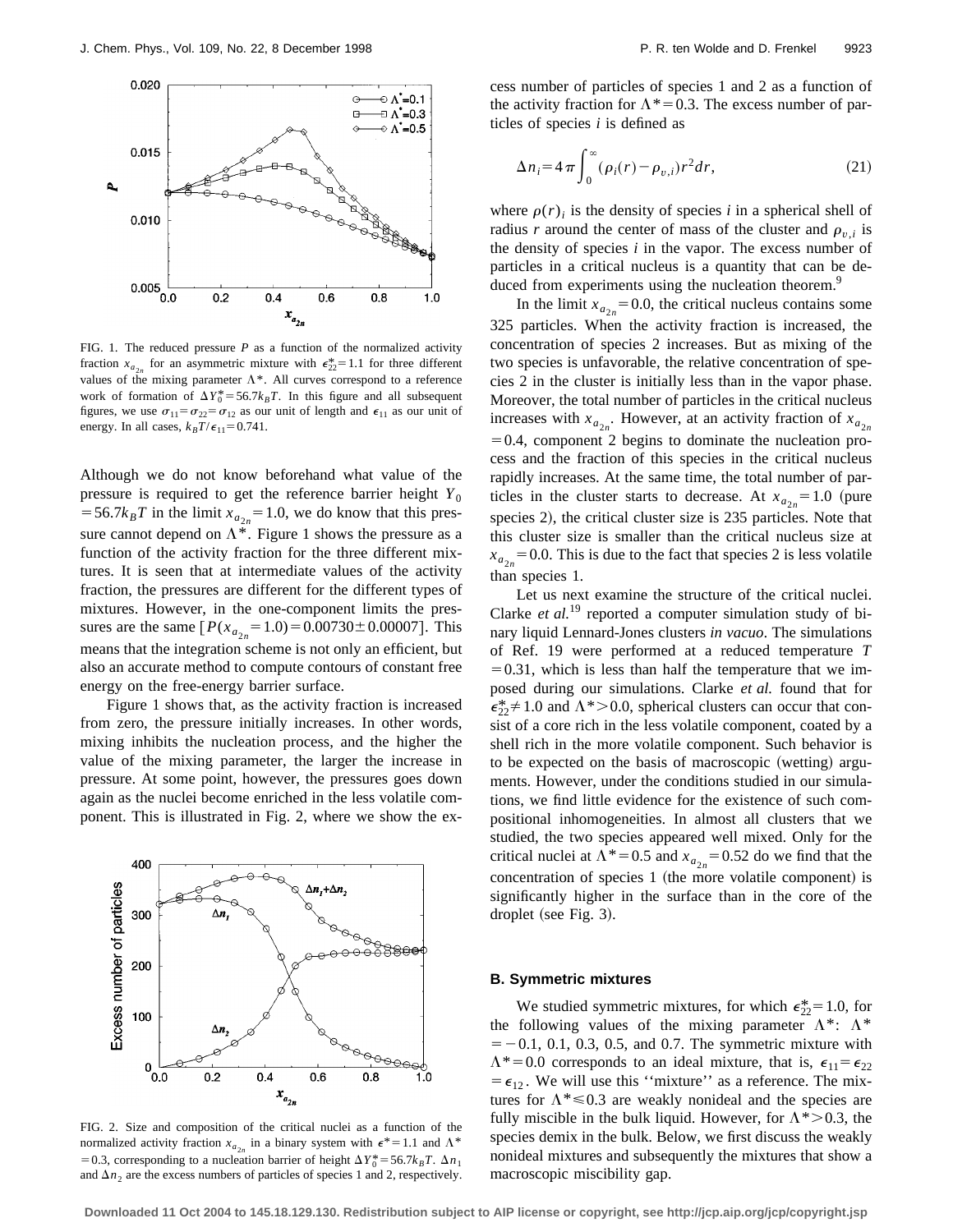

FIG. 3. Radial density profile of species 1 and 2 for a critical nucleus in a system with  $\epsilon_{22}^* = 1.1$  and  $\Lambda^* = 0.5$ . The normalized activity fraction is  $x_{a_{2n}} = 0.52$  and the height of the nucleation barrier is  $\Delta Y_0^* = 56.7 k_B T$ . Units as in Fig. 1.

# **1. Weakly nonideal liquid mixtures**

The weakly nonideal liquid mixtures do not show bulk liquid–liquid phase separation and, not surprisingly, the two species are also fully mixed in the critical nuclei. However, depending on the sign of  $\Lambda^*$ , nucleation is either enhanced or hindered by mixing. Figure 4 shows the pressure as a function of the activity fraction. Note that as species 1 and 2 have identical properties, the figure is symmetric around  $x_{a_{2n}} = 0.5$ . For comparison, we also show the contour (a straight line) for the ideal mixture. For negative values of  $\Lambda^*$ , mixing of the two species in the critical cluster lowers the pressure that is needed to maintain a constant barrier height. In other words, mixing enhances the nucleation process. For positive values of  $\Lambda^*$  the vapor pressure has to be increased in order to keep the height of the barrier constant.

This behavior can be understood by examining the compositions of the critical nuclei. Figure 5 shows the excess number of particles of species 1 and 2 as a function of the activity fraction for  $\Lambda^* = -0.1$  and  $\Lambda^* = 0.1$ . Again, we also show the (trivial) result for the ideal mixture. For such a



FIG. 5. The excess number of particles of species 1 and 2 (as well as their sum) in critical nuclei as a function of the normalized activity fraction  $x_{a_{2n}}$ for three symmetric mixtures that differ in the value of  $\Lambda^*$ . The ideal mixture with  $\epsilon_{22}^* = 1.0$  and  $\Lambda^* = 0.0$  is indicated by the straight solid lines and the onset work of formation is  $\Delta Y_0^* = 56.7 k_B T$ .

mixture, both the composition of the critical nucleus and that of the vapor phase are equal to the activity fraction. Moreover, for an ideal mixture the size of the critical nucleus does not depend on composition.

For negative values of  $\Lambda^*$ , the critical-nucleus size shrinks when the species are mixed. Moreover, critical nuclei are enriched in the minority component when compared to the ideal mixture. For positive values of  $\Lambda^*$ , the opposite behavior is found. This can be seen more clearly in Fig. 6, which shows the molar fraction  $x_2$  of species 2 in the critical nucleus as a function of the activity fraction  $x_{a_{2n}}$  (i.e., the composition in the dilute vapor).

# **2. Demixing transition**

Let us now consider the more strongly nonideal mixtures that have a tendency to demix in the bulk, i.e., mixtures with large positive values of  $\Lambda^*$ .

When  $\Lambda^*$  is increased, the critical clusters become increasingly enriched in the majority component as compared



FIG. 4. The reduced pressure *P* as a function of the normalized activity fraction  $x_{a_{2n}}$  for symmetric mixtures ( $\epsilon_{22}^* = 1.0$ ) with different values of the mixing parameter  $\Lambda^*$  ( $\Delta Y_0^*$ =56.7*k*<sub>B</sub>T). The curve for the ideal mixture with  $\epsilon_{22}^* = 1.0$  and  $\Lambda^* = 0.0$  is indicated by the straight solid line. Units as in Fig. 1.



FIG. 6. Cluster composition  $x_2$  as a function of the normalized activity fraction  $x_{a_{2n}}$  for (symmetric) mixtures with  $\epsilon_{22}^* = 1.0$  and an onset work of formation  $\Delta Y_0^* = 56.7 k_B T$ . The ideal mixture with  $\epsilon_{22}^* = 1.0$  and  $\Lambda^* = 0.0$  is indicated by the thick solid line.

**Downloaded 11 Oct 2004 to 145.18.129.130. Redistribution subject to AIP license or copyright, see http://jcp.aip.org/jcp/copyright.jsp**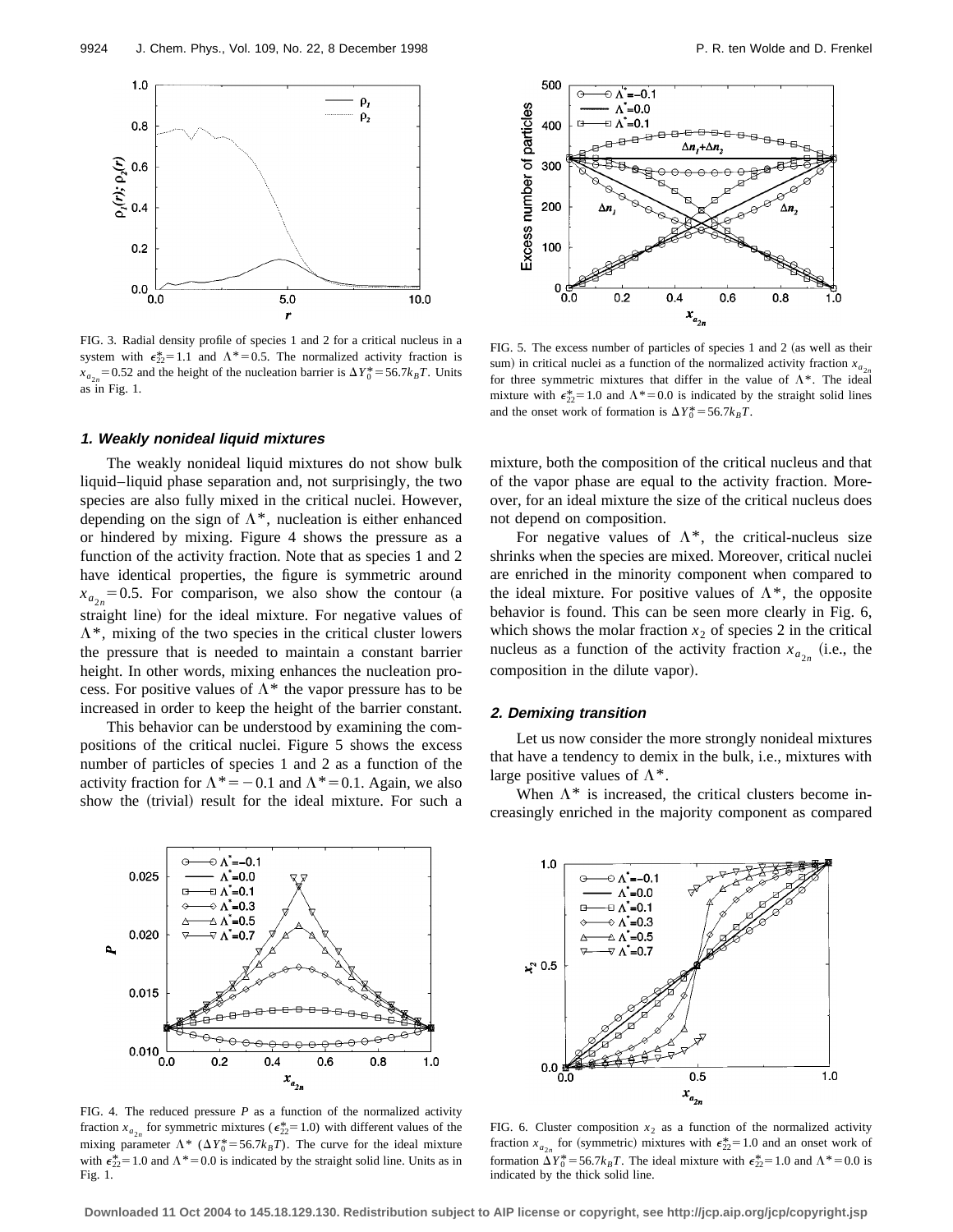

FIG. 7. Size and composition of the critical nuclei as a function of the normalized activity fraction  $x_{a_{2n}}$  for a symmetric mixture ( $\epsilon_{22}^*$ = 1.0) with  $\Lambda^*$  = 0.5 ( $\Delta Y_0^*$  = 56.7*k<sub>B</sub>T*). For comparison we also indicate the composition of the ideal mixture with  $\epsilon_{22}^* = 1.0$  and  $\Lambda^* = 0.0$ .

to the ideal mixture. Figure 7 shows the composition of the critical cluster as a function of the activity fraction for  $\Lambda^*$ = 0.5. It is seen that up to an activity fraction of  $x_{a_{2n}} = 0.5$ , the cluster almost exclusively consists of species 1, whereas for an activity fraction  $x_{a_{2n}} > 0.5$  it consists almost only of species 2. Still, for  $x_{a_{2n}} = 0.5$ ,  $x_2 = 0.5$ . That is, at  $x_{a_{2n}}$  $=0.5$ , both species are present in equal amounts in the critical cluster. Yet, at  $\Lambda^*=0.5$ , the bulk liquid already exhibits phase separation. We thus have a situation in which the species are mixed in the cluster, but phase separated in the bulk liquid. A natural question to ask is therefore the following: how do these critical nuclei develop into a bulk liquid?

To answer this question, we have computed the free energy as a function of the composition for clusters of different size, at  $\Lambda^*=0.5$  and  $x_{a_{2n}}=0.5$ . We have studied a precritical cluster of 255 particles, a precritical cluster of 368 particles, a cluster near the top of the barrier of 472 particles, and a postcritical cluster of 571 particles. Figure 8 shows the free



FIG. 8. Excess free energy as a function of the composition  $x_2$  for nuclei of different size in a system with  $\epsilon_{22}^* = 1.0$  and  $\Lambda^* = 0.5$ . The activity fraction is  $x_{a_{2n}} = 0.5$  and the imposed pressure  $P = 0.021$ , corresponding to a barrier height of  $\Delta Y_0^* = 56.7 k_B T$ . The size of the critical cluster, i.e., the cluster at the top of the free-energy barrier, is around 440 particles. In order to facilitate the comparison of the free-energy curves we have set the free energy of the minima to zero.

energy as a function of composition  $x<sub>2</sub>$  for these clusters. It is seen that the free-energy curve of the cluster of 255 particles only shows one broad minimum at  $x_2=0.5$ . However, for a cluster size of around 368 particles, the free-energy curve starts to develop two minima, centered at  $x_2=0.3$  and  $x_2$ = 0.7, separated by a small free-energy barrier at  $x_2$ = 0.5. For larger cluster sizes, the minima shift to the onecomponent limits and the free-energy barrier separating the two minima increases. As the mixture is symmetric, the freeenergy curves are symmetric around  $x_2=0.5$ .

The important point to note is that the saddle point that separates the stable liquid from the metastable vapor does not correspond to a critical cluster in which both species are mixed and equally present. Rather, there are two saddle points of equal free energy. Both saddle points correspond to a critical cluster of around 440 particles, but at one the cluster is of composition  $x_2=0.3$ , whereas the composition in the cluster at the other saddle point is  $x_2=0.7$ . However, the free-energy barrier separating the two saddle points is still so low that the critical cluster can easily jump back and forth between them.

As the critical nucleus evolves into a postcritical nucleus, there comes a point where the free-energy barrier that separates the two minima becomes too large for the cluster to cross. Two ''channels'' in the free-energy landscape have developed, one leading to a bulk liquid rich in species 1, the other to a bulk liquid rich in species 2. Although both pathways for the formation of the bulk liquid are equally probable and both bulk liquid phases are equally likely to occur, once the system has chosen either path, it has to follow that path—it cannot make the transition to the other channel any more.

Yet, because rapid interconversion between the two critical nuclei is possible, the nucleation theorem would indicate a 50–50 composition of the critical nucleus. Clearly, this refers to the average composition of the critical nucleus. In particular, a macroscopic droplet of phase 1 may well have evolved from a critical nucleus that was rich in species 2. Hence, this implies that in experiments on nucleation in moderate nonideal mixtures, the nucleation theorem will not reveal the true saddle point in the nucleation pathway. We note here that a similar conclusion was drawn by Oxtoby and Laaksonen, $^{20}$  who pointed out that caution is required in applying the nucleation theorem in the case of partially miscible mixtures. Recent experiments by Viisanen *et al.* on nucleation in binary mixtures of nonane with short-chain alcohols, may well belong to this category.<sup>5</sup> In fact, it would be interesting if the nucleation rates of the two phases of the bulk liquid could be measured independently: if the ''bifurcation'' in the free-energy landscape occurs after the critical nucleus is formed, then the nucleation theorem will reveal the same critical nucleus for both liquids. However, if there is a high free-energy barrier between the critical nuclei that evolve into the two bulk phases, then the two nucleation rates will reveal the existence of two distinct critical nuclei. In our model system, this would be the case for  $\Lambda^*=0.7$ .

For  $\Lambda^*=0.7$  and  $x_{a_{2n}}=0.5$ , the path for the formation of the bulk liquid bifurcates for clusters that are appreciably smaller than the critical nucleus. We now have two different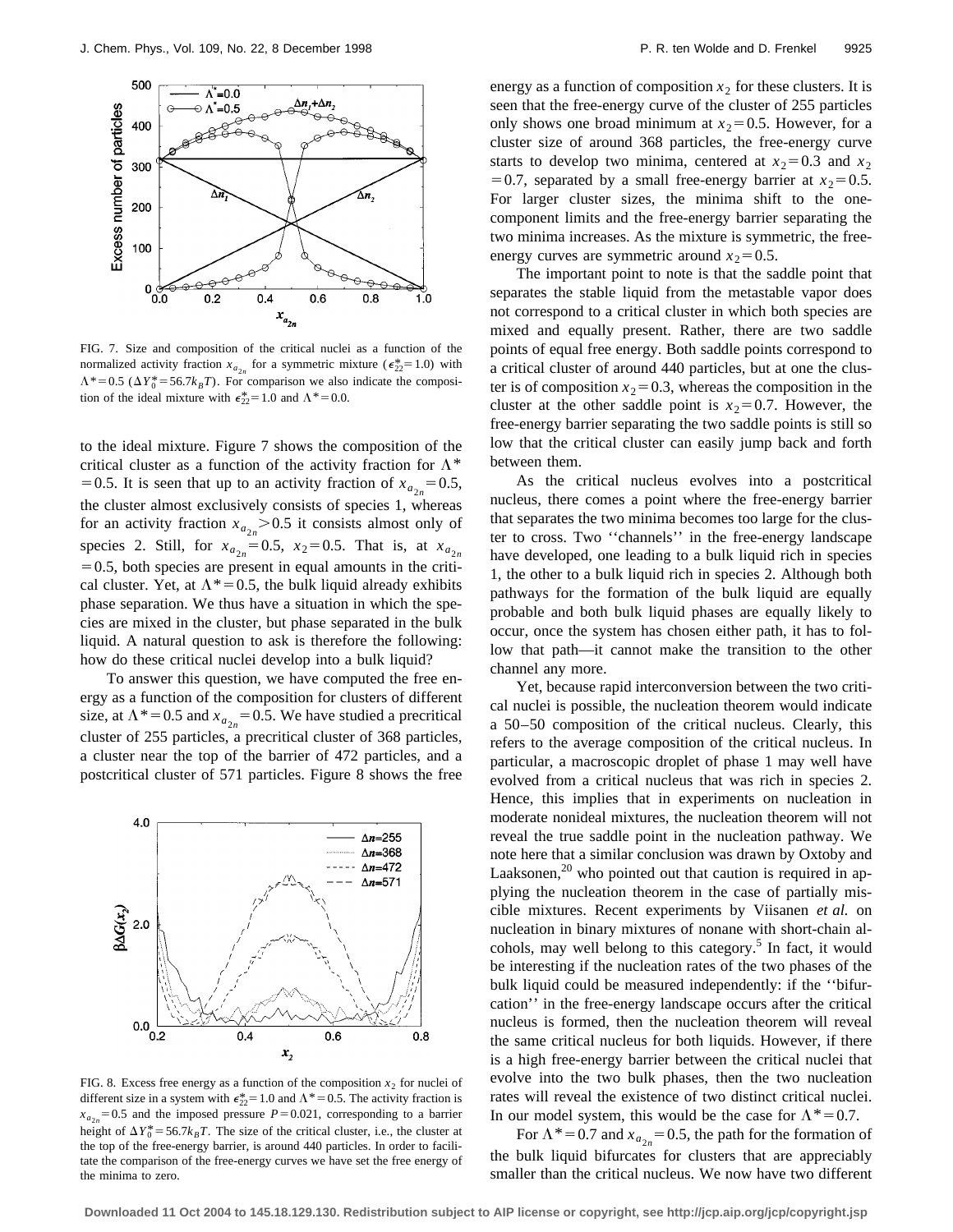types of critical nuclei, one rich in component 1 and the other rich in component 2. At  $x_{a_{2n}} = 0.5$ , the two types of critical nuclei are of equal free energy and are formed with equal probability. However, once the critical nucleus of either type is formed, it cannot transform into the other type, due to the large free-energy barrier separating the two saddle points. Furthermore, the dependence of both the pressure and the cluster composition  $x_2$  on the activity fraction  $x_{a_2}$  for  $\Lambda^*=0.7$  exhibits hysteresis at  $x_{a_{2n}}=0.5$ , as can be seen in Figs. 4 and 6, respectively. This is due to the free-energy barrier separating the two types of nuclei. Only at  $x_{a_{2n}}$ = 0.52 (or  $x_{a_{2n}}$ = 0.48) the height of the barrier is sufficiently reduced that the transition from one type of cluster to the other can take place on the time scale of a simulation.

The possibility of the simultaneous occurrence of two types of critical clusters was predicted by Talanquer and Oxtoby,<sup>12</sup> using density functional theory, and by Ray et al.<sup>21</sup> using classical nucleation theory. The present simulations confirm this prediction. Of course, as the simulations illustrate, only at  $x_{a_{2n}} = 0.5$  do both types correspond to the same free energy. For  $0.48 \le x_{a_{2n}} \le 0.5$ , the clusters rich in component 1 have the lowest free energy, and for  $0.5 < x_{a_{2n}}$  $< 0.52$ , those that are rich in component 2.

An interesting prediction that was made on the basis of density functional theory by Talanquer  $et$   $al$ ,  $l<sup>2</sup>$  is that when the mixtures exhibit a large miscibility gap in the bulk, cylindrical critical nuclei can appear. The remarkable feature of these nuclei is that the species have (micro) phase separated inside the nucleus. In fact, this type of nucleus has been observed by Clarke *et al.*<sup>19</sup> in a computer simulation study of binary liquid Lennard-Jones clusters *in vacuo*. In our simulations, we explored in some detail the possibility of microphase separation in critical clusters. Talanquer and Oxtoby<sup>12</sup> predict that such clusters should appear for  $\Lambda^*$  $\geq 0.6$  and  $x_{a_{2n}} = 0.5$ . As discussed above, we find that for  $x_{a_{2n}} = 0.5$  and  $\Lambda^* \ge 0.5$ , the saddle points that separate the bulk liquid from the metastable vapor correspond to nuclei that are enriched in one of the species. We never found evidence for free-energy saddle points that correspond to cylindrical nuclei. This is not in contradiction to the findings of Clarke *et al.*:<sup>19</sup> our simulations do not rule out the possibility that phase-separated clusters form at the top of the barrier separating the two saddle points. However, such clusters then correspond to local free-energy maxima and should play no role in the nucleation process. We have examined the structure of nuclei at the top of the barrier and in the vicinity of  $x_2=0.5$ . For  $\Lambda^*=0.5$ , we found that at the top of the (shallow) ridge separating the two critical nuclei, the species were mixed, rather than phase separated. Even when we ''prefabricated'' a cylindrical cluster and constrained the cluster at a molar fraction of around 0.5, we found that after typically 5000 MC cycles the species mixed again, and that the initially cylindrical droplets transform into a spherical shape. For  $\Lambda^*=0.7$ , the situation is slightly more complex. The ''unprepared'' clusters at the top of the ridge were not cylindrical, although a visual inspection of the snapshots indicated that the species have a strong tendency to phase separate. Nuclei that were prepared in a phase-separated, cylindrical configuration, remained there for the length of the simulation, provided that the composition of the cluster was kept fixed at  $x_2=0.5$ . However, as soon as the composition of the cluster was allowed to adjust, all phase-separated clusters transformed back into a spherical clusters that were enriched in one of the two species. This illustrates that the cylindrical nuclei correspond to local *maxima* of the freeenergy surface as a function of the two order parameters, size, and composition, and therefore cannot play a significant role in the nucleation process.

# **V. CONCLUSION**

We have developed a new scheme to study critical nuclei involved in gas–liquid nucleation of binary mixtures. Our numerical scheme allows us to compare clusters that have the same barrier height but different compositions. The numerical scheme was found to be both efficient and accurate. Using it, we performed a detailed study of the composition of critical nuclei in binary systems. The results of our simulations support the density functional predictions of Talanguer and  $Oxtoby<sup>12</sup>$  on the nucleation of weakly nonideal mixtures. These mixtures condense via a single type of critical nucleus, in which the components of the mixture can be mixed in all proportions. Depending on the value of the mixing parameter, mixing either enhances or inhibits nucleation.

For the nucleation of mixtures that show a macroscopic miscibility gap, the picture that emerges is more complex. We find that nucleation in these systems can still be initiated by clusters in which both species are mixed. However, when the cluster size increases, the path bifurcates and two channels develop, corresponding to nuclei enriched in one of the two components. In all cases, the critical nuclei are found to have a spherical shape. The cylindrical, microphase separated nuclei predicted by Talanquer and Oxtoby<sup>12</sup> only appear at the top of the free-energy ridge separating the two types of critical nuclei. The cylindrical clusters do not correspond to saddle points and they probably play no role in the nucleation of immiscible mixtures.

The cluster size at which the bifurcation of the path occurs depends on the value of the mixing parameter. Hence, whether or not one or two types of critical nuclei can be formed depends on the supersaturation and the value of the mixing parameter. For larger values of  $\Lambda^*$ , larger supersaturations, corresponding to smaller critical-nucleus sizes, are required in order to find mixed critical nuclei. Correspondingly, when the nucleation process is dominated by one type of critical cluster at a given supersaturation, it can proceed via two types of nuclei at smaller supersaturation. This also implies that, in experiments on the nucleation behavior of partially miscible or immiscible mixtures, care should be taken when deriving the composition of the critical nuclei from the variation of the nucleation rate with supersaturation. $5$  Our simulations suggest that the measured average composition of the nucleus need not be the most likely one.